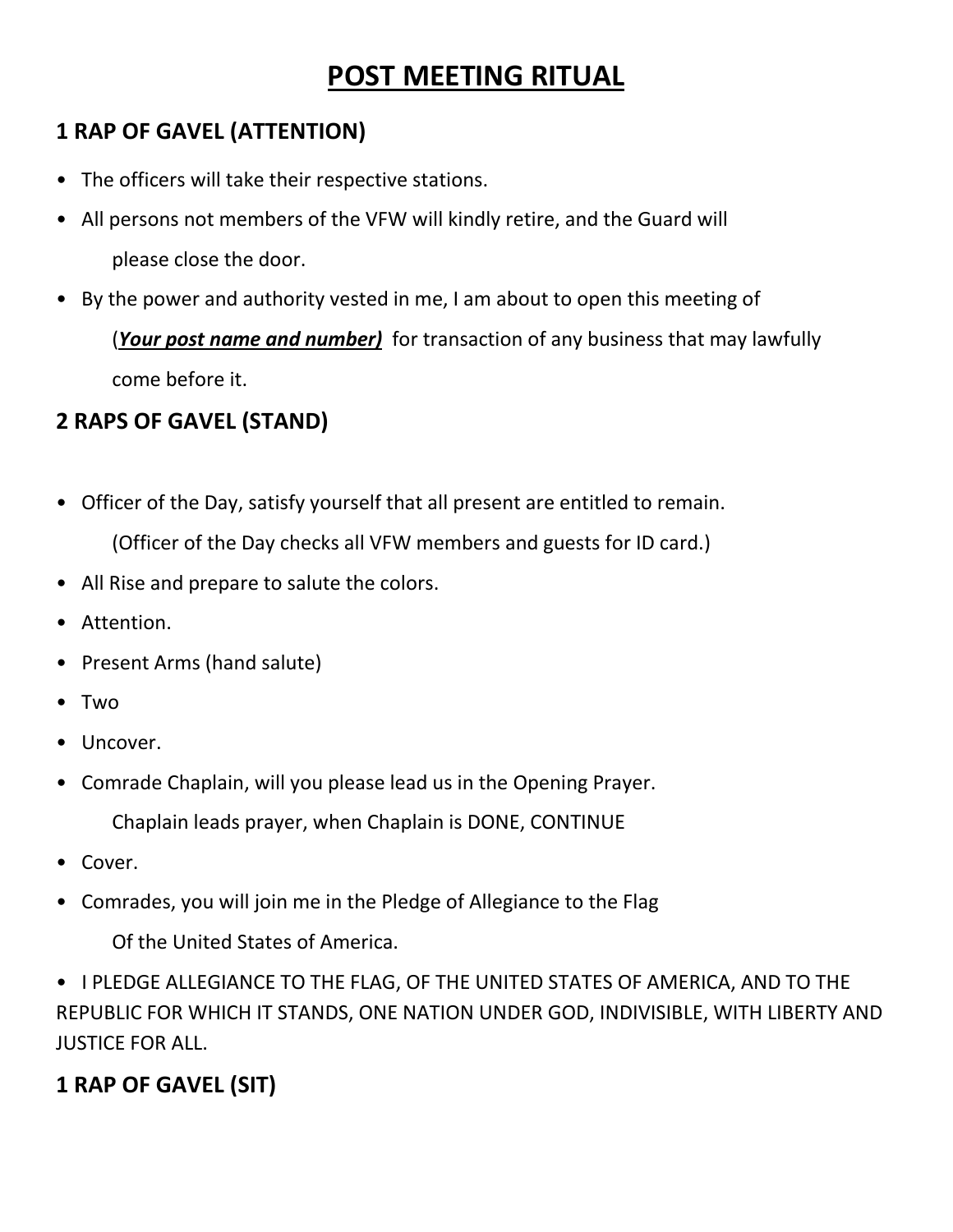- Comrades, we are assembled again to transact business of mutual benefit.
- Do not let jealousies or trivial personalities influence our deliberations.
- Let us uphold always the obligations of unselfish comradeship and loyalty to our organization and to the government of the United States of America.
- I now declare (*Your post name and number)* duly opened for the transaction of business.
- Guard. Will you admit any in waiting who may be worthy.

### **2 RAPS OF THE GAVEL (STAND)**

• LET US ALL RECITE THE VFW CONGRESSIONAL CHARTER, REPEAT AFTER ME

The Purpose Of This Corporation Shall Be:

# **Fraternal, Patriotic, Historical, Charitable And Educational; To Preserve And Strengthen Comradeship Among Its Members; To Assist Worthy Comrades; To Perpetuate The Memory And History Of Our Dead, And To Assist Their Widows And Orphans; To Maintain True Allegiance**

**To The Government Of The United States Of America,** 

**And Fidelity To Its Constitution And Laws;** 

**To Foster True Patriotism;** 

**To Maintain And Extend** 

**The Institutions Of American Freedom;** 

**And To Preserve And Defend** 

**The United States From All Her Enemies.**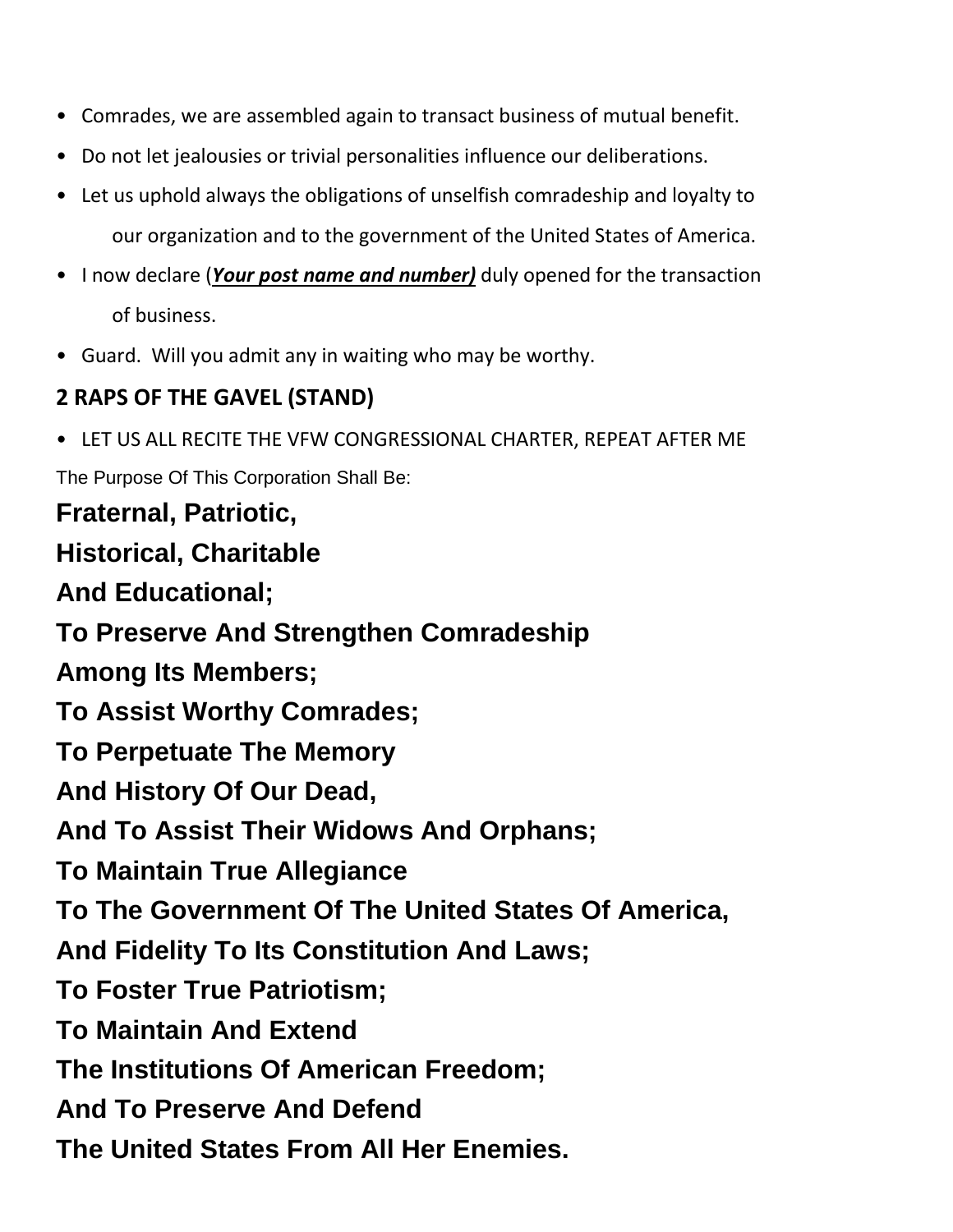### **1 RAP OF GAVEL (SIT)**

- Introduce guests (Introduce highest ranking to lowest ranking)
- Roll Call of Officers.
- Quartermaster, Are there any membership applications?
- Motion to accept new members.
- Reading of the Minutes of the last meeting.
- Are there any alterations or corrections to the minutes?
- If not, the minutes will stand approved as read.
- Quatermaster's Report of Receipts and Disbursements.

A MOTION IS NEEDED TO ACCEPT THE REPORT **SUBJECT TO AUDIT.**

• Reading of the bills (QM reads any bills)

A MOTION IS NEEDED TO PAY THE BILLS

- Reading of Communications (QM)
- Report of the Service Officer
- Service Officer & All Committee Reports
- **"Is there a Comrade or a Family member of a Comrade in distress?"**(Read 3 Times)

#### **2 RAPS OF THE GAVEL (STAND)**

- Comrade Chaplain, will you ask Divine blessings upon our National Home?
- Uncover Chaplain lead prayer. When finished resume. Cover

### **1 RAP OF GAVEL (SIT)**